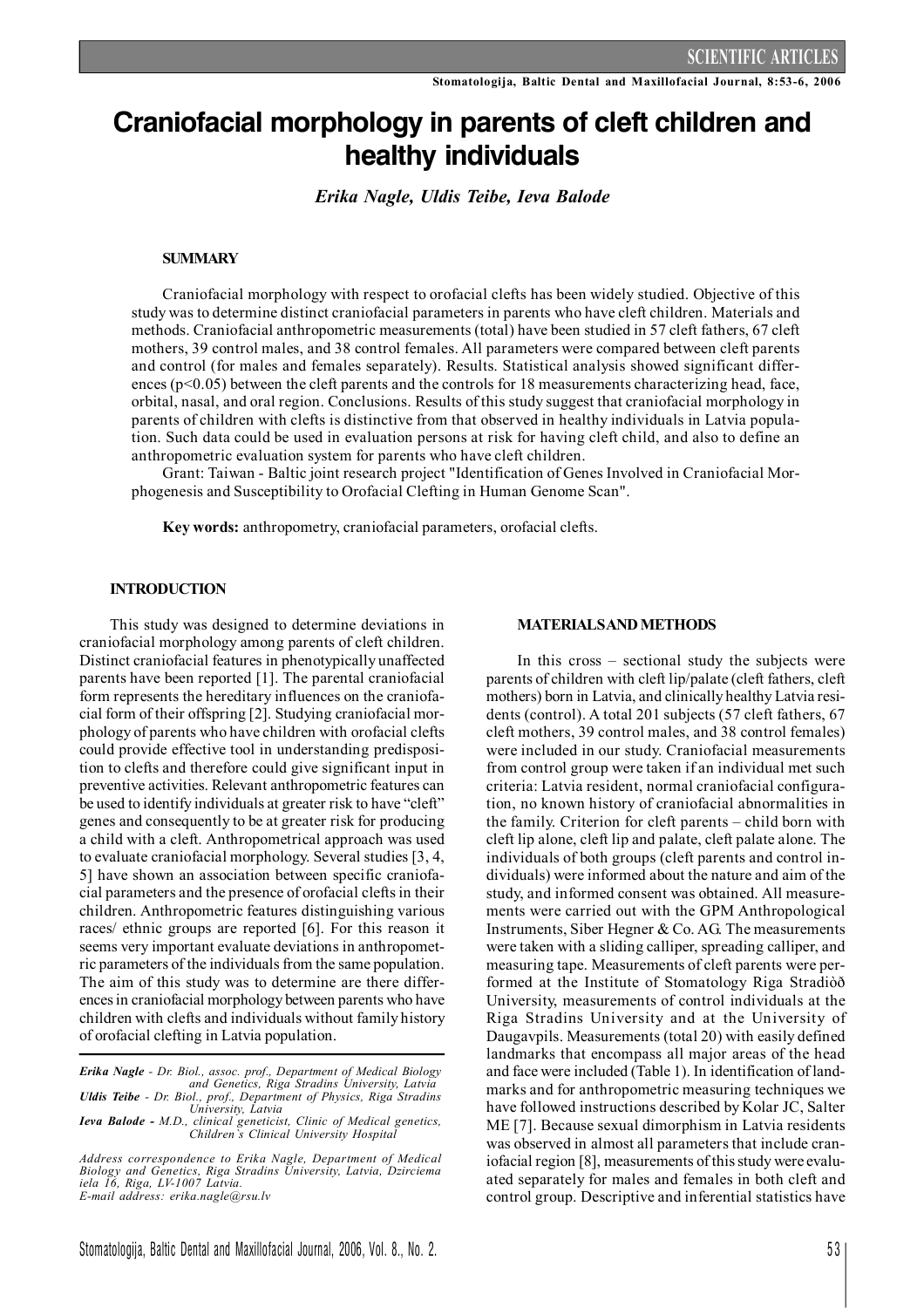| <b>Table 1.</b> Craniofacial landmarks and measurements |  |  |  |  |  |  |
|---------------------------------------------------------|--|--|--|--|--|--|
|---------------------------------------------------------|--|--|--|--|--|--|

| Landmark               | <b>Measurement</b>            | Landmark                           | <b>Measurement</b>                 |
|------------------------|-------------------------------|------------------------------------|------------------------------------|
| $eu$ – euryon          | eu-eu – maximum head          | $ex-exocanthion$                   | $ex-ex - biocular width$           |
|                        | breadth                       |                                    |                                    |
| $ft$ – frontotemporale | $ft$ - $ft$ – minimal frontal |                                    | Interpupillary distance            |
|                        | breadth                       |                                    |                                    |
| $t - tragion$          | t-t – cranial base width      | $n - nasion$                       | $n$ -sn – nose height              |
|                        |                               | $sn - subnasale$                   |                                    |
| $g$ – glabella         | $g$ -op – maximum head        | $al$ -alare                        | $al$ -al – nose width              |
| $op - opistocranion$   | length                        |                                    |                                    |
| $g$ – glabella         | $g$ -op – head circumference  |                                    | columella width                    |
| $op - opistocranion$   |                               |                                    |                                    |
| $zy - zyguon$          | $zy$ -zy – maximum facial     | $sn - subnasale$                   | $sn-ls$ – philtrum length          |
|                        | breadth                       | $ls - labiale superius$            |                                    |
| $go-gonion$            | go-go – mandible breadth      | $cph-cristae$ philtri              | $cph-cph$ – philtrum width         |
|                        |                               |                                    |                                    |
| $tr-trihion$           | tr-gn - physiognomial face    | $ch$ – <i>cheilionn</i>            | ch-ch – labial fissure width       |
| $gn-g$ <i>nation</i>   | height                        |                                    |                                    |
| $n - nasion$           | $n$ -gn – morphological face  | $\text{ls}-\text{labile superius}$ | $ls$ -sto – upper vermilion height |
| $gn-g$ <i>nation</i>   | height                        | $sto -$ stomion                    |                                    |
| $en - endocanthion$    | en-en – intercanthal width    | $sto -$ stomion                    | sto-li – lower vermilion height    |
|                        |                               | li – labiale inferius              |                                    |

been used for interpretation of the results. All the measurements were processed by SPSS (11.0). Mean, standard deviation, and independent sample *t* test were used for evaluating the difference between cleft parents and controls. For data normal distribution study groups were studied by using Kolmogorov-Smirnov Z test.

## **RESULTS**

Craniofacial anthropometric measurements of 201 subjects were obtained. All measurements are given in centimetres. Mean values, standard deviation, two-tailed

**Table 2.** Comparison of craniofacial measurements (cm) between cleft fathers and control males

|             | Clefts ( $n = 57$ ) |           | Control $(n = 39)$ |           |           |              |
|-------------|---------------------|-----------|--------------------|-----------|-----------|--------------|
|             | Mean                | <b>SD</b> | Mean               | <b>SD</b> | <b>MD</b> | $\mathbf{p}$ |
| eu-eu       | 15.97               | 0.52      | 15.42              | 1.01      | 0.55      | $0.01*$      |
| ft-ft       | 11.04               | 0.48      | 11.49              | 1.10      | $-0.46$   | $0.01*$      |
| $t-t$       | 14.55               | 0.70      | 14.42              | 0.59      | 0.13      | 0.36         |
| $g$ -op     | 19.60               | 0.68      | 19.31              | 0.68      | 0.29      | $0.04*$      |
| $g$ -op $1$ | 58.16               | 1.43      | 57.37              | 1.49      | 0.79      | $0.01*$      |
| zy-zy       | 14.36               | 0.68      | 13.31              | 0.98      | 1.06      | $0.01*$      |
| go-go       | 11.19               | 0.83      | 10.54              | 0.63      | 0.65      | $0.01*$      |
| $tr-gn$     | 18.59               | 1.03      | 18.73              | 0.73      | $-0.14$   | 0.46         |
| n-gn        | 12.19               | 0.70      | 12.41              | 0.60      | $-0.23$   | 0.11         |
| en-en       | 2.83                | 0.30      | 2.91               | 0.30      | $-0.08$   | 0.21         |
| $ex-ex$     | 8.53                | 0.47      | 10.63              | 0.58      | $-2.10$   | $0.01*$      |
| pupils      | 6.11                | 0.41      | 6.39               | 0.41      | $-0.28$   | $0.01*$      |
| n-sn        | 5.23                | 0.56      | 5.87               | 0.54      | $-0.65$   | $0.01*$      |
| al-al       | 3.54                | 0.36      | 3.53               | 0.32      | 0.01      | 0.92         |
| columella   | 0.66                | 0.13      | 1.04               | 0.18      | $-0.38$   | $0.01*$      |
| sn-ls       | 1.46                | 0.28      | 1.27               | 0.23      | 0.20      | $0.01*$      |
| cph-cph     | 1.42                | 0.32      | 1.08               | 0.21      | 0.33      | $0.01*$      |
| ch-ch       | 5.10                | 0.71      | 5.08               | 0.37      | 0.02      | 0.88         |
| ls-sto      | 0.76                | 0.34      | 0.81               | 0.23      | $-0.05$   | 0.43         |
| sto-li      | 0.77                | 0.24      | 1.07               | 0.26      | $-0.31$   | $0.01*$      |

\* mean differences are statistically significant

significance, and mean differences of the measurements are shown in tables 2 and 3. Statistically significant differences between the cleft parents and the controls

(p< 0.05) for 18 measurements characterizing head, face, orbital, nasal, and oral region were obtained. Table 2 shows anthropometric measurements of the craniofacial region of cleft fathers and control males. Higher values in cleft fathers when compared with control males were observed in several parameters commonly used to characterize the head and face. Cleft group had wider and longer heads (measurements *eu-eu; g-op*), greater head circumference (*g-op1*), wider faces *(zy-zy*), and wider mandibles

**Table 3.** Comparison of craniofacial measurements (cm) between cleft mothers and control females

|             | Clefts ( $n = 67$ ) |           | Control $(n = 38)$ |           |           |         |
|-------------|---------------------|-----------|--------------------|-----------|-----------|---------|
|             | Mean                | <b>SD</b> | Mean               | <b>SD</b> | <b>MD</b> | p       |
| eu-eu       | 15.04               | 0.62      | 14.58              | 0.59      | 0.46      | $0.01*$ |
| ft-ft       | 10.62               | 0.51      | 10.66              | 0.74      | $-0.04$   | 0.74    |
| $t-t$       | 13.60               | 0.70      | 13.55              | 0.50      | 0.05      | 0.68    |
| $g$ -op     | 18.41               | 0.68      | 18.33              | 0.66      | 0.08      | 0.55    |
| $g$ -op $1$ | 55.52               | 1.60      | 55.22              | 1.87      | 0.31      | 0.38    |
| ZY-ZY       | 13.37               | 0.65      | 12.24              | 0.80      | 1.13      | $0.01*$ |
| go-go       | 10.27               | 0.53      | 9.69               | 0.75      | 0.58      | $0.01*$ |
| tr-gn       | 17.29               | 0.82      | 17.70              | 0.79      | $-0.42$   | $0.01*$ |
| n-gn        | 11.01               | 0.53      | 11.76              | 0.62      | $-0.75$   | $0.01*$ |
| en-en       | 2.81                | 0.25      | 2.66               | 0.24      | 0.15      | $0.01*$ |
| $ex-ex$     | 8.20                | 0.37      | 10.06              | 0.60      | $-1.85$   | $0.01*$ |
| pupils      | 5.85                | 0.30      | 6.04               | 0.42      | $-0.19$   | $0.01*$ |
| n-sn        | 4.84                | 0.32      | 5.67               | 0.57      | $-0.83$   | $0.01*$ |
| al-al       | 3.24                | 0.26      | 3.28               | 0.27      | $-0.03$   | 0.55    |
| columella   | 0.59                | 0.13      | 0.88               | 0.13      | $-0.29$   | $0.01*$ |
| sn-ls       | 1.24                | 0.25      | 1.14               | 0.19      | 0.10      | $0.04*$ |
| $cph-cph$   | 1.16                | 0.21      | 0.91               | 0.18      | 0.25      | $0.01*$ |
| ch-ch       | 4.85                | 0.42      | 4.65               | 0.34      | 0.20      | $0.01*$ |
| ls-sto      | 0.70                | 0.18      | 0.78               | 0.14      | $-0.08$   | $0.01*$ |
| sto-li      | 0.71                | 0.20      | 1.03               | 0.14      | $-0.33$   | $0.01*$ |

\* mean differences are statistically significant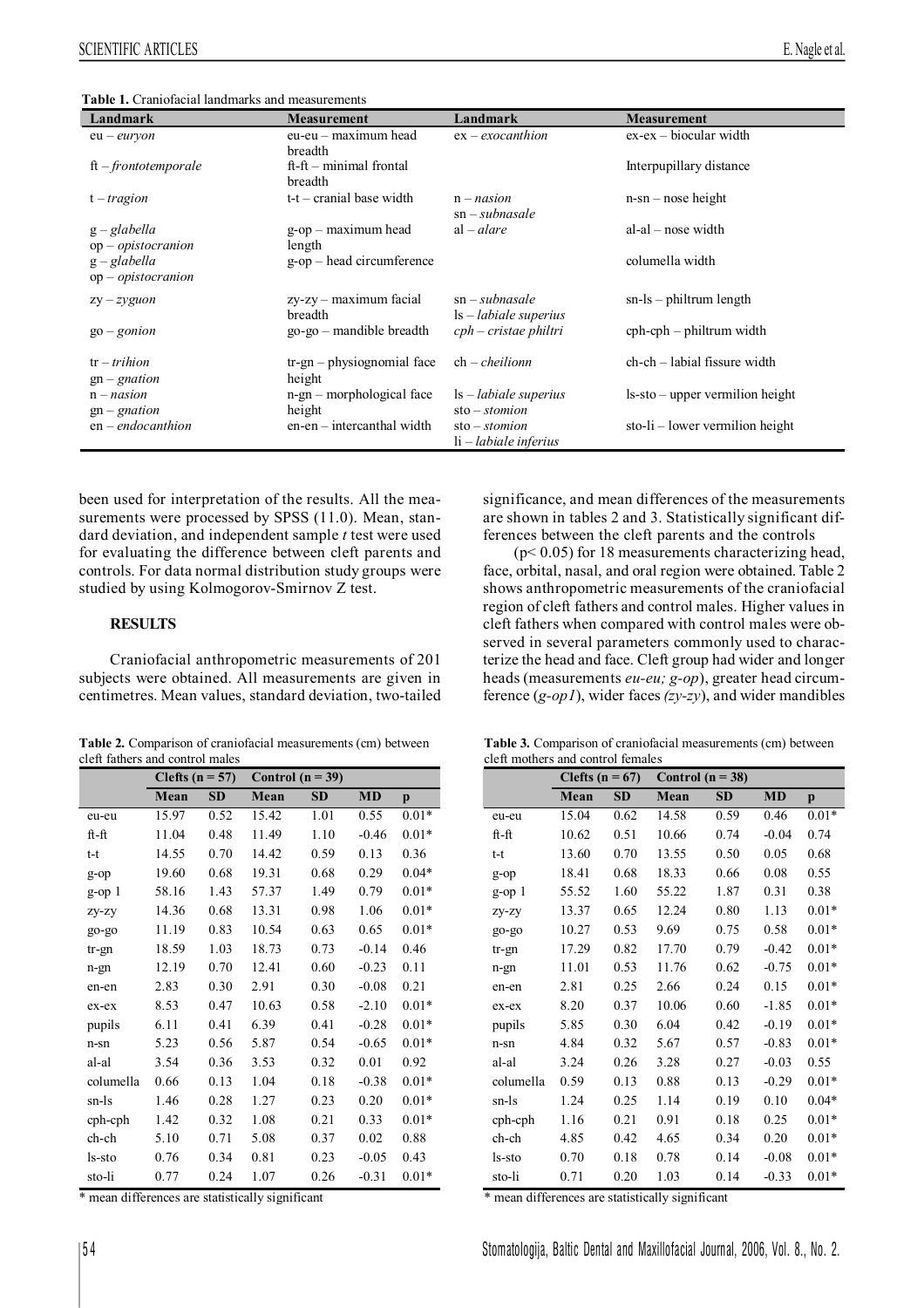(*go-go*). Cleft fathers showed longer and wider philtrum (*sn-ls, cph-cph*). However some other measurements in cleft fathers showed lower values in comparison with controls. The minimal frontal breadth (*ft-ft*) of the cleft fathers was significantly lower than for the controls. Similarly, the biocular width (*ex-ex*), interpupillary distance, nose height (*n-sn*), columella width, lower vermilion height (*sto-li*) of the cleft fathers was lover than those of controls. Several other craniofacial measurements in cleft fathers and in controls did not show significant differences. Cranial base width (*t-t*), face height (*tr-gn, n-gn*), intercanthal width (*en-en*), nose width (*al-al*), and upper vermilion height ((*ls-sto*) showed no significant differences between cleft fathers and control males.

Table 3 shows anthropometric measurements of the craniofacial region of cleft mothers and control females. The results of these measurements in respect to head (*eu-eu*) and mandible breadth (*go-go*), philtrum length (*snls*), and philtrum width (*cph-cph*) are similar to those obtained in males. They showed significantly higher values for the cleft group when compared to the controls. Cleft mothers showed also wider mouth (*ch-ch*) and greater intercanthal width (*en-en*) than those of controls. Like in male group other parameters in cleft group showed lower values when compared with controls. Cleft mothers had reduced facial height both physiognomial (*tr-gn*) and morphological (*n-gn*). Comparing measurements from the orbital, nose, and mouth region we found that biocular width (*ex-ex*), interpupillary distance, nose height (*n-sn*), columella width, upper (*ls-sto*) and lower(*sto-li*) vermilion height was smaller in cleft mothers. Although deviations from controls, except of head width, were not observed in head and face region. Minimal frontal breadth *(ft-ft*), cranial base width (*t-t*), head length (*g-op*), head circumference (*g-op1*), and facial breadth (*zy-zy*) were not significantly different between two groups. No differences were observed in nose width (*al-al*) as well. In general our results showed that almost all measurements differed significantly between the two groups – cleft parents and controls.

## **DISCUSSION**

The anthropometric contribution of characteristics craniofacial morphology in parents of cleft children has been focus of research for a decade of years. Many researchers have evaluated craniofacial structures in cleft parents. Differences among their techniques of measurements and methodology of interpretation their resultslimit the possibility of comparison results. Despite this several authors obtained similar results, and overall results appear to support the hypothesis that parents of children with non-syndromic clefts tend to differ from the general population in certain craniofacial parameters. The measurements selected for the study were intended to develop the picture of craniofacial morphology in cleft

parents and control individuals of the same population. Measurements were taken in an attempt to establish the main facial parameters of Latvia residents. Our results presented in tables 2 and 3 supports data observed by other authors [9, 10,] that craniofacial measurements are different in parents who have orofacial cleft children in comparison with normal control. In our study reduced parameters in cleft parents (both fathers and mothers) were observed in orbital, nasal, and oral region. Contrary parents of children with clefts compared to the control group have increased parameters in the head width as well as philtrum width and length. Longer philtrum was observed also in more severe affected patients when compared to less severe affected patients with cleft lip [10]. Thickness of upper lip also coincidence greatly between cleft parents (in our study thinner upper lip was observed in cleft mothers) and cleft patients [12]. This could suggest that long philtrum and thin upper lip could be considered as microform of the clefts. Our results with respect to head width are contradictory with those observed by some other researches. As it was reported [10] head breadth in cleft parents is reduced when compared with controls, but our results showed statistically significant increase of this parameter in both cleft fathers and cleft mothers. Results of anthropometric measurements in respect to mandible breadth in our study showed similar results as in other authors report [10,13]. The mandible breadth of the cleft parents was significantly higher than for the controls. However, some other authors [9] have reported lower values of this measurement in cleft mothers in comparison with control females. Some researches [10] have reported smaller facial dimensions in mothers of cleft children, and it was reported also that individuals at risk for having child with orofacial clefts can be recognized through reduced facial height [3]. Results of our study concerning facial dimensions are in agreement with this report. We have observed reduced facial height in mothers, who have children with clefts.

## **CONCLUSIONS**

- Results of this study support hypothesis that craniofacial morphology in parents of children with orofacial clefts is different from that observed in healthy individuals in Latvia population.
- Data about anthropometric features in parents of cleft children could be useful to define an anthropometric evaluation system for parents who have cleft children.

# **ACKNOWLEDMENTS**

We wish to thank all participants, especially parents of cleft patients, as well as students of the University of Daugavpils and Riga Stradins University, for participation, patience and support.

1. Perkiomaki MR, Yoon YJ, Tallents RH, Barillas I, Herrera-Guido R, Moss ME. Association of Distinct Craniofacial features in Nonsyndromic Cleft Lip and Palate Family members.

*Cleft Palate Craniofac J* 2003; 40: 397-402. 2. McIntyre GT, Mossey PA. The craniofacial morphology of the parents of children with orofacial clefting: a systematic